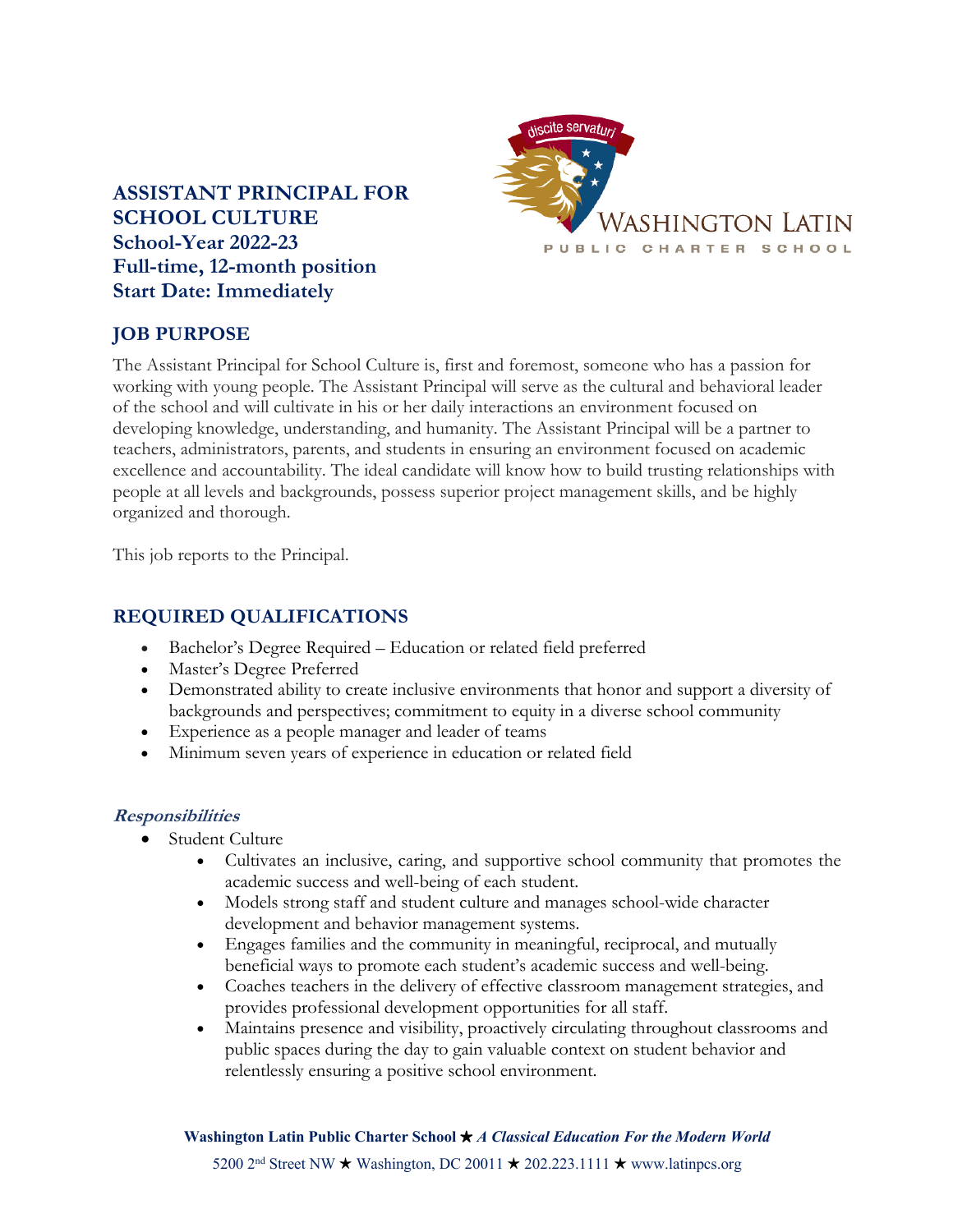- Manages Deans of School Culture and School Culture Coaches and supports them in their roles and responsibilities including but not limited to implementation of behavioral support structures, conducting investigations, developing student contracts, and leading student reflection meetings.
- Ensures appropriate student supervision (e.g., during arrivals/departures, lunch periods, breaks and recesses, extracurricular programs, athletic events, etc.).
- Collaborates with faculty and families to identify and implement appropriate strategies to improve students' challenging behaviors and instructional needs.
- Understands how trauma, equity, inclusive practices, and restorative practices impact the student and teacher experience.
- Teach
	- Teaches one course in the Middle or Upper School.
- Perform administrative duties as needed
	- Participates in greeting, late, and lunch duties as necessary.
	- Helps implement the school's emergency preparedness/crisis response plan(s).
	- In collaboration with each division director, contributes to the positive school environment by helping to facilitate assemblies and other student events.

## **Knowledge, Skills and Abilities**

- Commitment to the classical mission of the school
- Superior grasp of effective, research-based behavioral methods and strategies for urban youth, including a restorative justice model
- Proven ability to influence and enhance cooperative working relationships within a team environment
- Ability to lead within a fast-paced, dynamic, and rapidly-changing environment
- Clear communication in speech and writing
- Capable of thriving in circumstances involving ambiguity and nuance
- Zest and a sense of humor that contributes to enhancing the positive school culture

## **WHO YOU ARE**

You are a master of your field, a curious lifelong learner, and someone who loves working with and for kids. Additionally, you consistently do the following:

## **For Students**

- $\checkmark$  Support our respectful, orderly, safe environment in which academic inquiry is highly valued and ideas are freely explored;
- $\checkmark$  Consistently support high academic and personal expectations for students both in and out of one's classroom;

## **For Colleagues and Administrators**

✓ Respect one's colleagues and administrators in word and deed;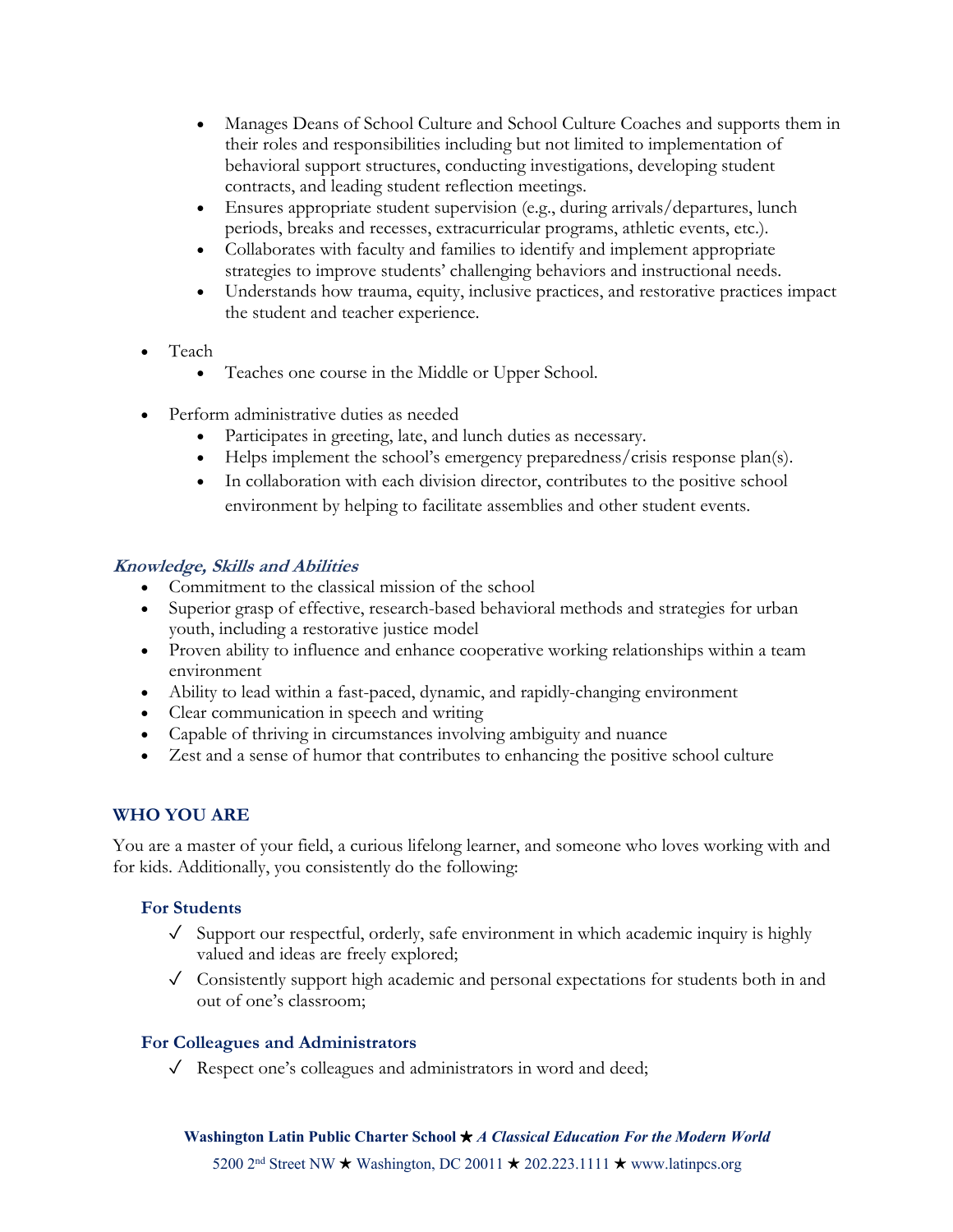$\sqrt{\phantom{a}}$  Play a role at all times in maintaining a school atmosphere of civility, decency, and respect among students, faculty, and administrators;

#### **For Parents**

- $\sqrt{\phantom{a}}$  Recognize the partnership between school and home as a crucial component of a student's experience in school;
- $\checkmark$  Be willing to invest the time to develop and maintain relationships with families;

### **For Oneself**

- $\sqrt{\phantom{a}}$  Actively pursue professional development opportunities;
- $\sqrt{\ }$  Join all relevant organizations for one's continued growth;
- $\sqrt{\phantom{a}}$  Discuss with your supervising administrator any particular conditions that could make life at Washington Latin more enjoyable and productive;
- $\checkmark$  As much as possible, maintain some healthy balance of professional and personal time.

#### **WHO WE ARE**

Washington Latin is a liberal arts, college preparatory school with a classical mission serving 700 students in grades 5-12 from across the District of Columbia. We believe that all students deserve a quality education that goes beyond preparation and focuses on developing knowledge, understanding and humanity. Ours is a school where words matter, ideas matter, and people matter.

Our school is grounded in the following essential characteristics, which shape the Washington Latin experience for our faculty, students, and families:

- **Classical Mission** Our model brings together timeless truths from antiquity with the study of contemporary issues through a broad liberal arts curriculum, aimed at helping our students develop both their autonomy as individuals and their commitment to the common good. We ask students to consider moral issues across every subject and grade, particularly through regular Socratic seminars that help them to develop informed, reasoned and flexible opinions. This ability to engage in civil debate is a keystone of our democratic society and thus an important element of our program.
- **Diverse, integrated community** Our student body is diverse by design, which we consider necessary to accomplish our mission. We believe that a central purpose of education is to help students to develop the ability to work within our diverse and increasingly global society. Our approach cultivates students' respect for difference while fostering their understanding and appreciation of our shared humanity.
- **Personal, Nurturing Culture –** Washington Latin is deliberately small (overall and in terms of class sizes), so that everyone is known as a scholar and individual. We aim for mutual trust and respect in our community to foster intellectual curiosity and creativity. We want for students and faculty alike to feel a sense of community that encourages them to try something new, challenge ideas, make mistakes, and step up as leaders.
- **Faculty Excellence & Autonomy** Our leaders are teachers, and our teachers are leaders. They bring expertise in and passion for their fields of study to their classrooms. We grant them autonomy in curricular and teaching choices, while at the same time providing personal support and opportunities for their professional development. Above all, we respect and nurture their intellect and humanity. The result: a stable cadre of excellent teachers, closeknit as a community and devoted to their students' long-term success.

#### **Washington Latin Public Charter School** !"*A Classical Education For the Modern World*